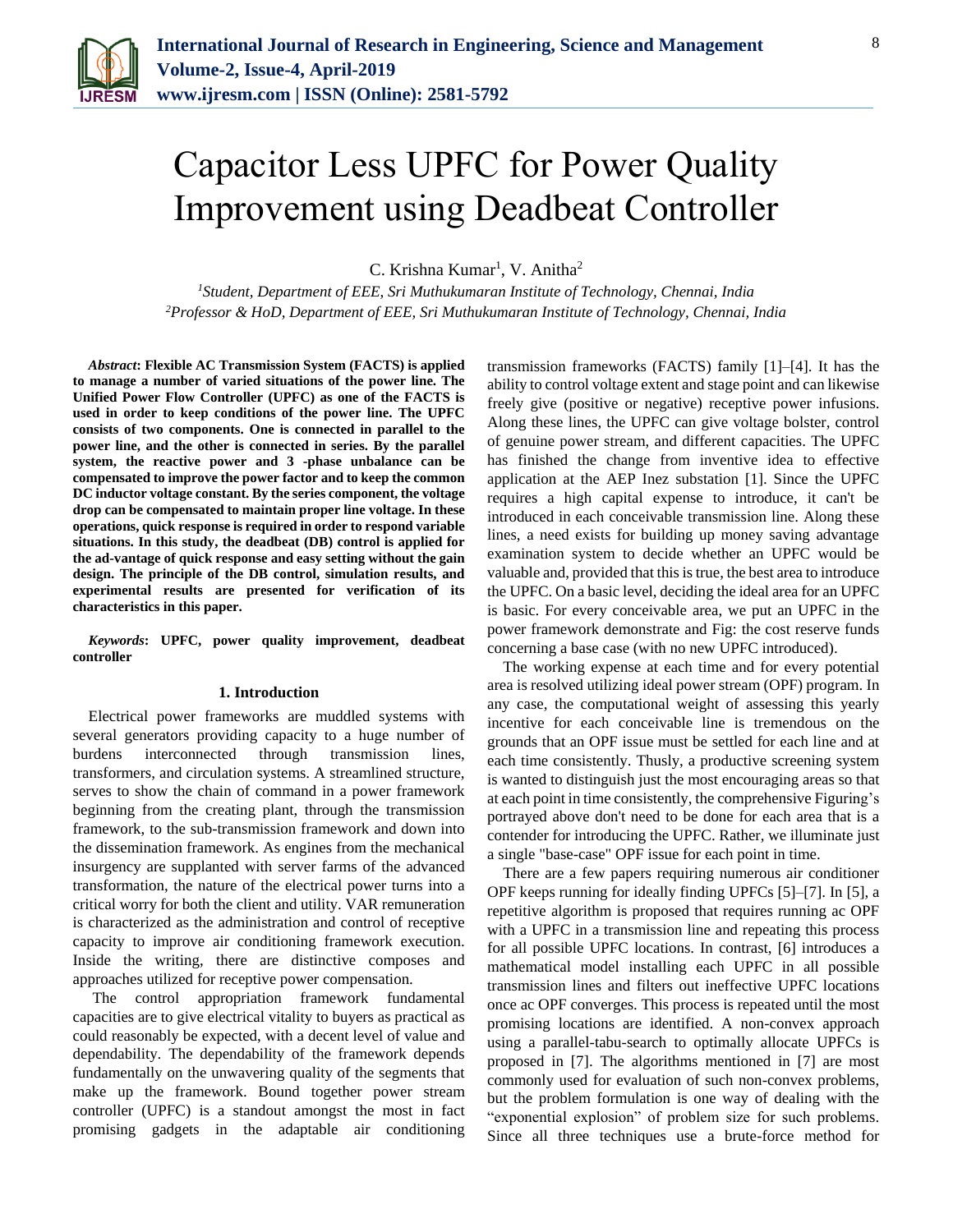

optimally locating UPFCs requiring multiple ac OPF solutions, they cannot be practically used for a large load flow case.

In [5], a dull calculation is suggested that requires running air conditioning OPF with an UPFC in a transmission line and rehashing this procedure for all conceivable UPFC areas. Interestingly, [6] presents a scientific model introducing each UPFC in all conceivable transmission lines and sift through insufficient UPFC areas once air conditioning OPF meets. This procedure is rehashed until the point that the most encouraging areas are distinguished. A non-arched methodology utilizing a parallel-tabu-pursuit to ideally assign UPFCs is proposed in [7]. The calculations said in [7] are most regularly utilized for assessment of such non-raised issues, yet the issue plan is one method for managing the "exponential blast" of issue measure for such issues. Since every one of the three strategies utilize a beast constrain technique for ideally finding UPFCs requiring numerous air conditioner OPF arrangements, they can't be for all intents and purposes utilized for a huge load flow case.

Presently, it is well established in the scientific community that the UPFC has the ability to increase the power flow capacity and improve the stability of an electric power transmission system through the proper design of its controller [1]. Faced with these difficulties, intelligent controls such as fuzzy logic and artificial neural networks have emerged as better alternatives to the conventional linear and nonlinear control methods. However, the complexities associated with the adaption of membership functions and computation requirements for defuzzification have hindered the application of fuzzy logic [11]–[15]. Hence, recent studies have turned to artificial neural networks (ANN) to achieve the desired goals [16]–[18].

Artificial neural networks have an inherent capability to learn and store information regarding the nonlinearities of the system and to provide this information whenever required. This renders the neural networks suitable for system identification and control applications [19]–[21]. Although intelligent and hybrid algorithms are already being implemented in the domains of image processing, robotics, financial management, and so on, their application in the field of FACTS devices for power flow control is fairly recent. Some recent results can be found in [12], [16], [17], [22], [23].

In [16], a radial basis function neural network has been designed to control the operation of the UPFC in order to improve its dynamic performance. Simulation and experimental results were presented to demonstrate the robustness of the proposed controller against changes in the transmission system operating conditions. However, large memory and long computation time are required for its proper functioning and, in addition; the controller is designed under the assumption that the upper bound of the disturbance is known. A comparative study of transient stability and reactive power compensation issues in an autonomous wind-dieselphotovoltaic based hybrid system using robust fuzzy-sliding mode based Unified Power Flow Controller has been presented in [12], but it has the limitation that a linearized small-signal model of the hybrid system is considered for the transient stability analysis. Hence, the system will suffer from performance degeneracy when the operating condition changes. In [22], the recently proposed -learning method for updating the parameter of a single neuron radial basis function neural network has been used as a control scheme for the UPFC to improve the transient stability performance of a multimachine power system. However, the updating control parameters are optimized for each perturbation using a generic algorithm which increases the computational burden and makes the control implementation less feasible. A neural network predictive controller for the UPFC has been designed in to improve the transient stability performance of the power system. Nevertheless, the neural network controller is implemented only on the series branch of the UPFC which limits the performance of the device. In [17], a neural network controller based on a feedback linearization auto regression average model is used to design an adaptive-supplementary unified power flow control for two interconnected areas of a power system. However, in this paper and many others, the bounds of system uncertainty and disturbances are assumed to be known. But in practice, it is always difficult to determine the exact upper limit of system uncertainty and disturbances. Hence, the above controllers cannot provide satisfactory results.

From the above drawbacks, in this paper, a new hybrid approach which combines RBF neural network with the sliding mode technique to design a UPFC controller for power flow control and DC voltage regulation of an electric power transmission system with unknown bounds of system uncertainty and disturbances is proposed. The advantages of this design philosophy are that the controller is suitable for practical implementation and it makes the design useful for the real world complex power system. The remaining sections of this paper are organized as follows. In Section 2, structure and control strategy of the UPFC presented. In Section 3, simulation results are presented. Finally, in Section 4, some concluding remarks are presented.



# **2. The structure and control strategy of the UPFC**

The Fig. 1 shows the structure of a UPFC which consists of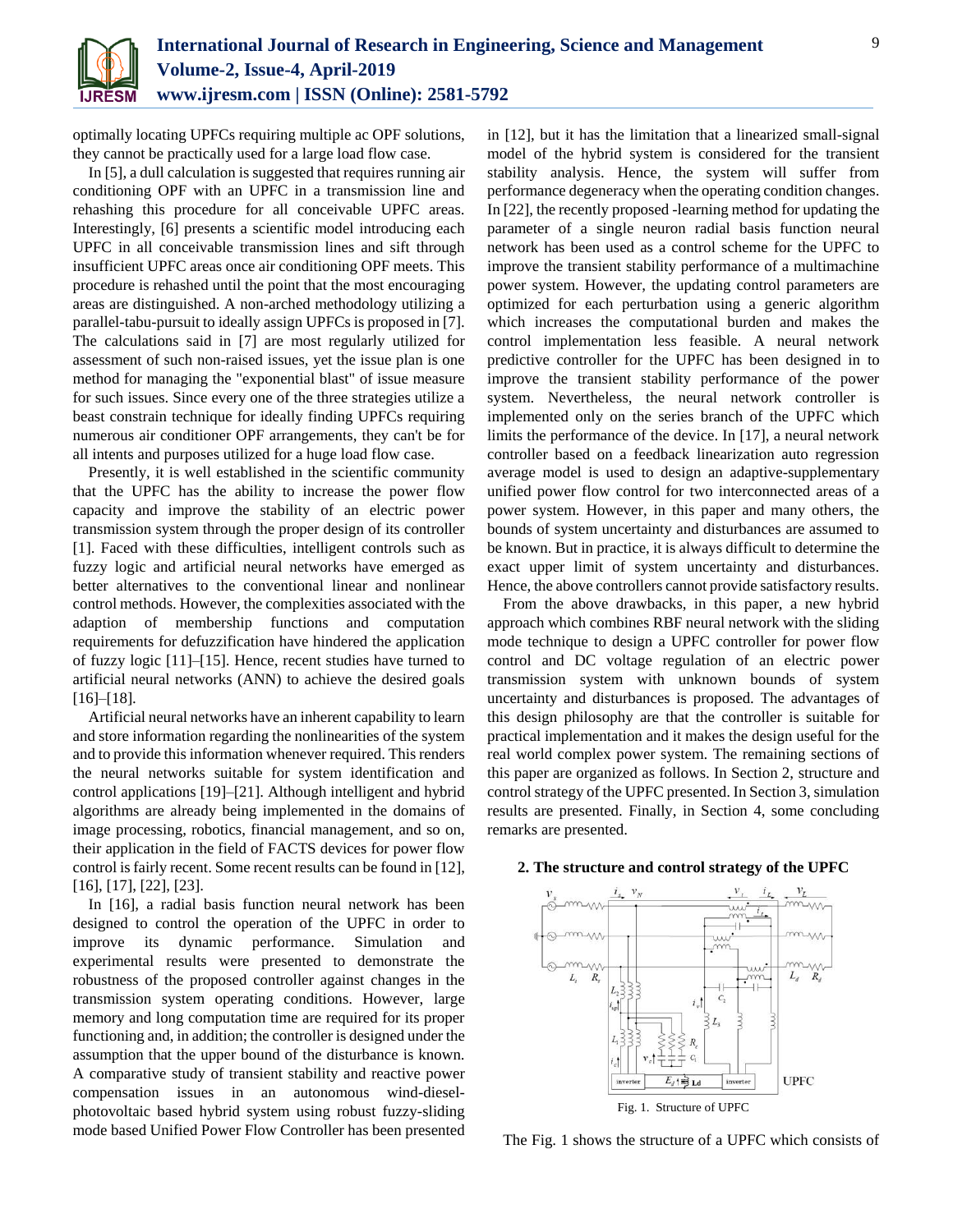

two transformers (an excitation transformer and a boosting transformer), two three -phase GTO based-voltage source converters and a DC link inductor.

UPFC can provide simultaneous, real-time control of all or any combination of the basic power system parameters (transmission voltage, line impedance and phase angle) which is determined by the required transmission power [2]. Shunt converter and series converter of a UPFC can provide shunt compensation and serial compensation for a power system respectively to maintain the bus voltage and modulate power flow of the transmission line.

# *A. Deadbeat predictive controller*

In the proposed methodology, an eminent type of predictive controller is the deadbeat controller. It uses the state space model of the system to calculate reference voltage vector, in order to set the controlled variable error to zero within one sampling time. Next, the referenced voltage vector is realized by modulator. It has been applied for current control in three phase inverters, rectifiers, active filters, power factor correctors, power factor pre-regulators, uninterruptible power supplies, DC-DC converters and torque control of induction machines. This method is being used, when a fast dynamic response is required.

The following characteristics are obtained from the deadbeat response:

- Minimum rise time and settling time
- Zero steady-state error
- Very high control signal output

## *B. Simulation results*

Simulation is performed by PSIM software. The simulation circuit is Fig.1. Circuit parameters of the simulation are listed in Table 1.

Fig. 7 shows result of improvement of power factor by the reactive power compensation and Fig. 8 shows result of the voltage drop compensation when the line voltage decreases. Both of them are in case of the balanced load. Both compensations can be performed properly by the UPFC operation.

The influence in the case of 3-phase unbalance load is inspected. 3-phase unbalance occurs by changing the load resistances. Fig. 8 shows the load current of 3-phase. Fig. 8 shows the line current of 3-phase after the 3-phase unbalanced compensation of the UPFC operation.

The amplitude of 3-phase current becomes equal and the phase is 120 degrees different from each other in Fig. 8, when the 3-phase unbalance compensation can perform in addition to the reactive power compensation by the parallel side of the UPFC.

# **3. Experimental results**

Simulation has become a very powerful tool on the industry application as well as in academics, nowadays. It is now

essential for an electrical engineer to understand the concept of simulation and learn its use in various applications. Simulation is one of the best ways to study the system or circuit behavior without damaging it. The tools for doing the simulation in various fields are available in the market for engineering professionals. Many industries are spending a considerable amount of time and money in doing simulation before manufacturing their product. In most of the research and development (R&D) work, the simulation plays a very important role. Without simulation, it is quite impossible to proceed further. It should be noted that in power electronics, computer simulation and a proof of concept hardware prototype in the laboratory are complementary to each other. However, computer simulation must not be considered as a substitute for hardware prototype. The objective of this chapter is to describe the simulation of impedance source inverter with R, R-L and RLE loads using MATLAB tool.

# *A. The role of simulation in design*

Electrical power systems are combinations of electrical circuits and electro-mechanical devices like motors and generators. Engineers working in this discipline are constantly improving the performance of the systems. Requirements for drastically increased efficiency have forced power system designers to use power electronic devices and sophisticated control system concepts that tax traditional analysis tools and techniques. Further complicating the analyst's role is the fact that the system is often so nonlinear that the only way to understand it is through simulation.

Land-based power generation from hydroelectric, steam or other devices is not the only use of power systems. A common attribute of these systems is their use of power electronics and control systems to achieve their performance objectives. Sim Power Systems is a modern design tool that allows scientists and engineers to rapidly and easily build models that simulate power systems. Sim Power Systems uses the Simulink environment, allowing you to build a model using simple click and drag procedures. Not only can you draw the circuit topology rapidly, but your analysis of the circuit can include its interactions with mechanical, thermal, control, and other disciplines. This is possible because all the electrical parts of the simulation interact with the extensive Simulink modeling library. Since Simulink uses MATLAB as its computational engine, designers can also use MATLAB toolboxes and Simulink block sets. Sim Power Systems and Sim Mechanics share a special Physical Modeling block and connection line interface.

# *B. SIM power systems libraries*

You can rapidly put Sim Power Systems to work. The libraries contain models of typical power equipment such as transformers, lines, machines, and power electronics. These models are proven ones coming from textbooks, and their validity is based on the experience of the Power Systems Testing and Simulation Laboratory of Hydro-Québec, a large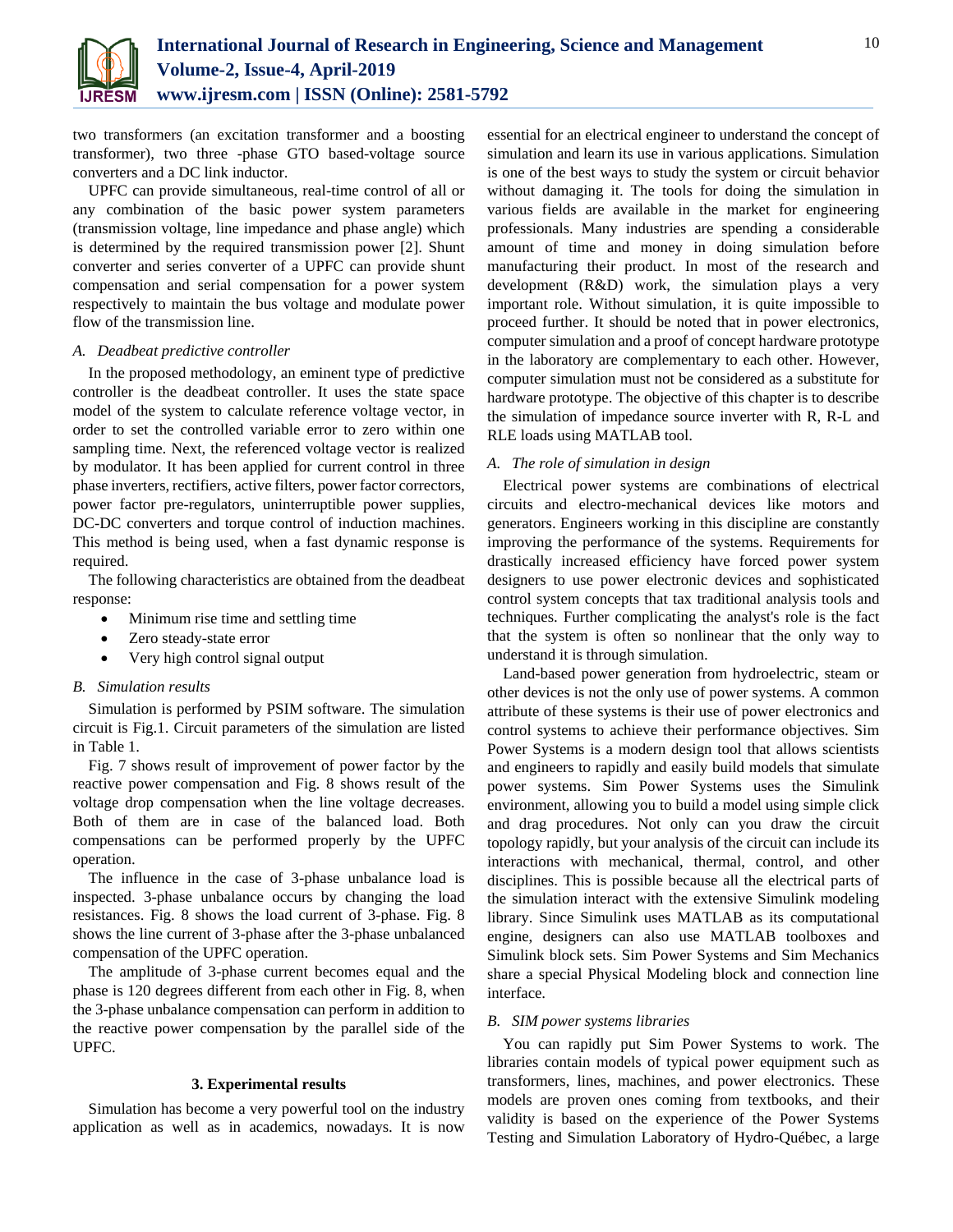

North American utility located in Canada, and also on the experience of Ecole de Technologies upérieure and University Laval.



Fig. 2. Matlab library

The capabilities of Sim Power Systems for modeling a typical electrical system are illustrated in demonstration files. And for users who want to refresh their knowledge of power system theory, there are also self-learning case studies. The Sim Power Systems main library, powerlib, organizes its blocks into libraries according to their behavior. The powerlib library window displays the block library icons and names. Doubleclick a library icon to open the library and access the blocks. The main Sim Power Systems powerlib library window also contains the powergui block that opens a graphical user interface for the steady-state analysis of electrical circuits.

## *C. Simulation of proposed System*

The proposed system is simulated in MATLAB/Simulink Simulation Software. The proposed system is as shown in the Fig. 3.



Fig. 3. Simulation diagram of proposed system

The UPFC controller is simulated in the simulation software.

The proposed system has sag generation is include in the system to create sag. The proposed control system used deadbeat controller which is used for UPFC controller. It is implemented in both series and parallel compensation. The deadbeat controller is modeled as shown in the Fig. 4.



Fig. 4. Deadbeat controller for parallel UPFC controller

The deadbeat controller is also used in series compensation is modeled. The sag generation is as shown in the Fig. 5.



The non-linear load connected to the system is modeled as



The system is modeled as shown in the proposed section. The output results are discussed in the next section.

# *D. Simulation output and results*

The simulation is successfully simulated in the MATLAB/Simulink simulation software. The reactive power compensation is a much needed when the non-linear load is introduced in the circuit. The system is of 415 Volt AC.

The transmission line is connected to a nonlinear load, thus a